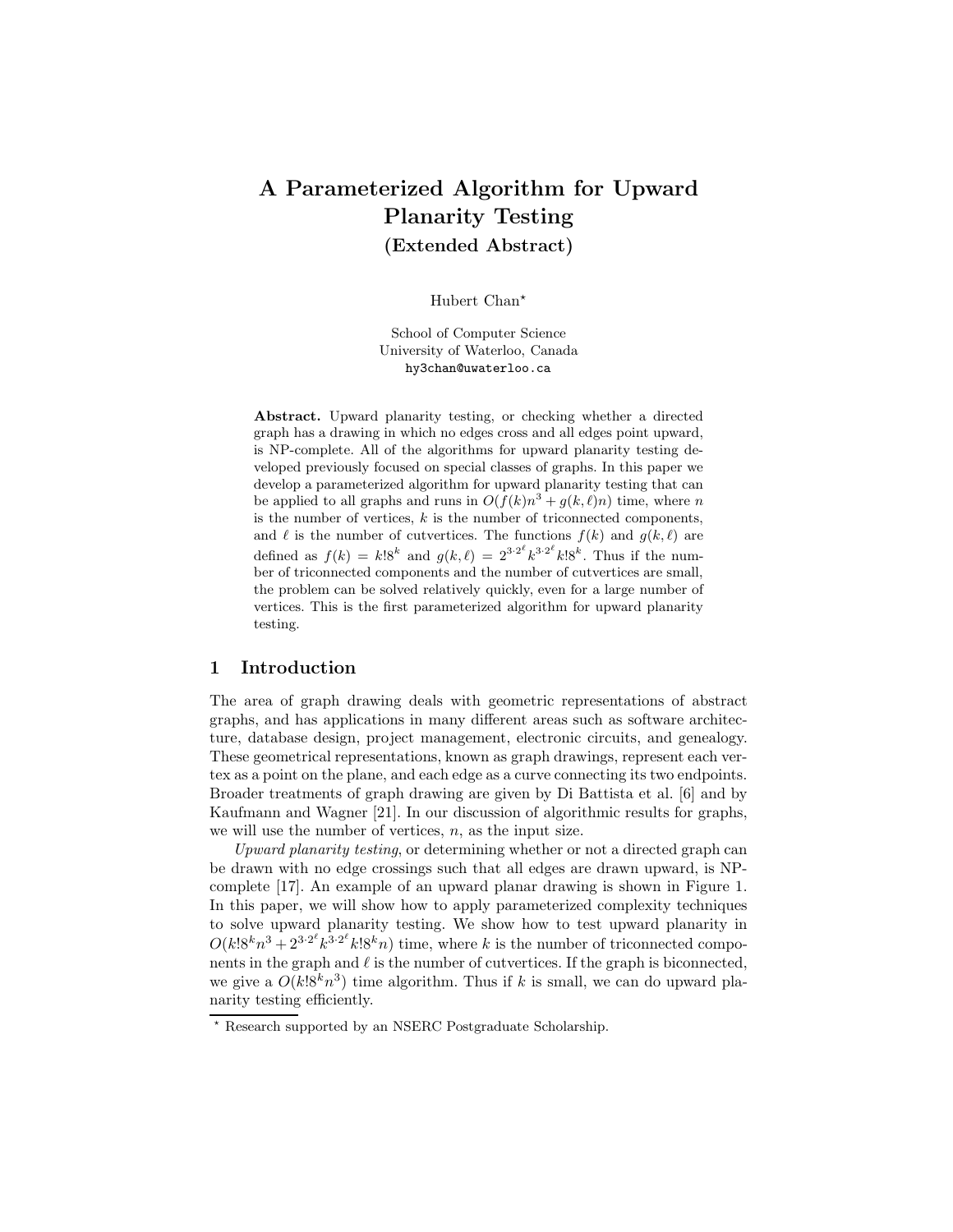#### 2 Hubert Chan



Fig. 1. An example of an upward planar drawing

A common approach to solve the problem of upward planarity testing is to look at special classes of graphs. Polynomial-time algorithms have been given for st-graphs [9], bipartite graphs [8], triconnected graphs [2], outerplanar graphs [22], and single-source graphs [3, 19]. Di Battista and Liotta [7] give a linear time algorithm that checks whether a given drawing is upward planar. Combinatorial characterizations for upward planarity are given by Tamassia and Tollis [25], Di Battista and Tamassia [9], Thomassen [27], and Hutton and Lubiw [19].

For some applications, upward planarity requirements may not be sufficient, or may be too strict. Jünger et al. [20] investigate proper layered drawings, Bertolazzi et al. [1] introduce quasi-upward planarity, and Di Battista et al. [10] investigate the area requirements for upward drawings.

Parameterized complexity, introduced by Downey and Fellows [12] is a technique to develop algorithms that are polynomial in the size of the input, but possibly exponential in one or more parameters, and hence efficient for small fixed parameter values. Although this is the first application of parameterized complexity to upward planarity testing, it has been applied to solve some other problems in graph drawing. Peng [23] investigates applying the concept of treewidth and pathwidth to graph drawing. Parameterized algorithms have been developed for layered graph drawings [13, 14], three-dimensional drawings of graphs of bounded path-width [16], the one-sided crossing maximization problem [15], and the two-layer planarization problem [24].

This paper is organized as follows: in Section 2, we define terms that we use in this paper. In Section 3, we develop a parameterized algorithm for upward planarity testing in biconnected graphs. We will then show how to join together biconnected components: given two components  $G_1$  and  $G_2$  to joined at vertices  $v_1 \in V(G_1)$  and  $v_2 \in V(G_2)$ , we draw one component within a face of the other, draw an edge from  $v_1$  to  $v_2$ , and contract the edge. Thus we must investigate the effects of edge contraction in upward planar graphs (Section 4). We also define a notion of node accessibility in Section 5, which will determine when the edge  $(v_1, v_2)$  can be drawn. In Section 6, we use the results from the previous sections to join together biconnected components, giving us a parameterized algorithm for upward planarity testing in general graphs.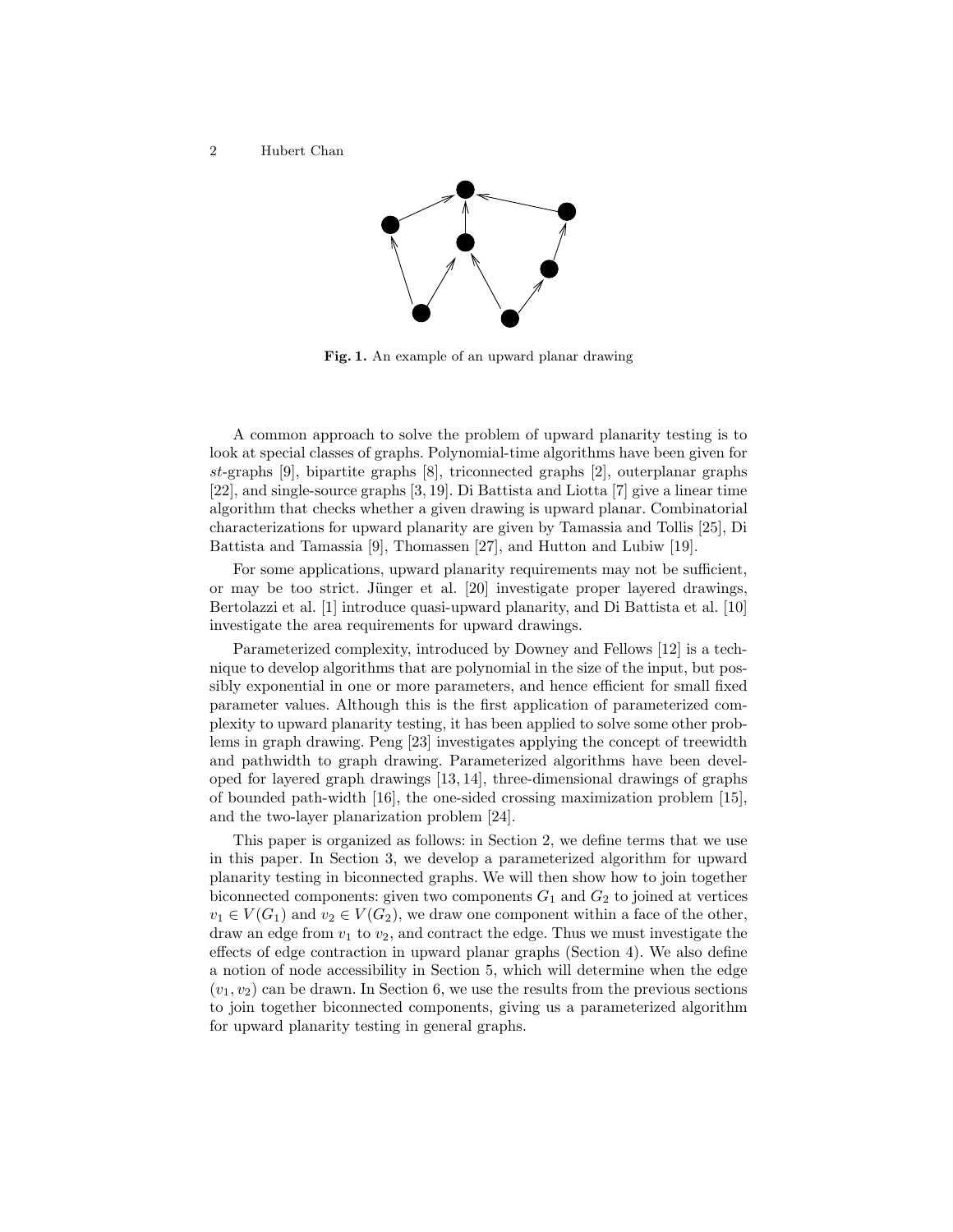## 2 Definitions

In this paper, we assume the reader is familiar with the standard definitions of graphs and directed graphs, which can be found in a basic graph theory book [4, 11]. Given a graph G, we denote by  $V(G)$  and  $E(G)$  the sets of its vertices and edges, respectively. If there is no confusion as to which graphs we refer, we may simply write  $V$  and  $E$ . Unless otherwise specified, all graphs in this paper are directed simple graphs. In this paper, we adopt the convention of using lowercase Roman letters to represent vertices and lowercase Greek letters to represent edges.

A graph is biconnected (triconnected) if between any two vertices, there are at least two (three) vertex-disjoint paths. A cutvertex is a vertex whose removal disconnects the graph.

Given vertex v in a directed graph, its *indegree* (*outdegree*), denoted deg<sup>-</sup>(v)  $(\deg^+(v))$ , is the number of incoming (outgoing) edges. A vertex with no incoming (outgoing) edges is called a source (sink).

A *drawing*  $\varphi$  of a graph G is a mapping of vertices to points on the plane, and edges to curves such that the endpoints of the curve are located at the vertices incident to the edge. In the case of directed graphs, each curve has an associated direction corresponding to the direction of the edge. We say that a curve is monotone if every horizontal line intersects the curve at most once. A graph is planar if it has a drawing in which no edges cross. A directed graph is upward planar if it has a planar drawing in which all edges are monotone and directed upwards.

A planar drawing partitions the plane into regions called faces. The infinite, or unbounded, face is called the outer face.

A drawing  $\varphi$  defines, for each vertex v, a clockwise ordering of the edges around v. The collection  $\Gamma$  of the clockwise orderings of the edges for each vertex is called a *(planar)* embedding. If edge  $\epsilon_2$  comes immediately after  $\epsilon_1$  in the clockwise ordering around v, then we say that  $\epsilon_1$  and  $\epsilon_2$  are *edge-ordering* neighbours,  $\epsilon_2$  is the *clockwise neighbour* of  $\epsilon_1$  around v, and  $\epsilon_1$  is the *counter*clockwise neighbour of  $\epsilon_2$ .

In an upward planar drawing, all incoming edges to  $v$  must be consecutive, as must all outgoing edges [25]. Thus for each vertex, we can partition the clockwise ordering of its edges into two linear lists of outgoing and incoming edges. We call the collection of these lists an upward planar embedding. If v is a source (sink), then the first and last edges in the list of outgoing (incoming) edges specify a face. Using the terminology of Bertolazzi et al.  $[2]$ , we say that v is a big angle on that face.

If a vertex v has incoming edge  $\epsilon_1$  and outgoing edge  $\epsilon_2$  that are edge ordering neighbours, then we say that the face that contains  $\epsilon_1$  and  $\epsilon_2$  as part of its boundary is flattenable at v.

We contract an edge  $\epsilon = (v, w)$  by removing v and w, along with their incident edges. We then add a new vertex  $v_{\epsilon}$ , and for each edge  $(u, v)$  or  $(u, w)$ in  $E(G)$ , we add the edge  $(u, v_{\epsilon})$ . For each edge  $(v, u)$  or  $(w, u)$ , we add the edge  $(v_{\epsilon}, u)$ . The resulting graph is denoted  $G/\epsilon$ . Given an embedding  $\Gamma$  of  $G$ ,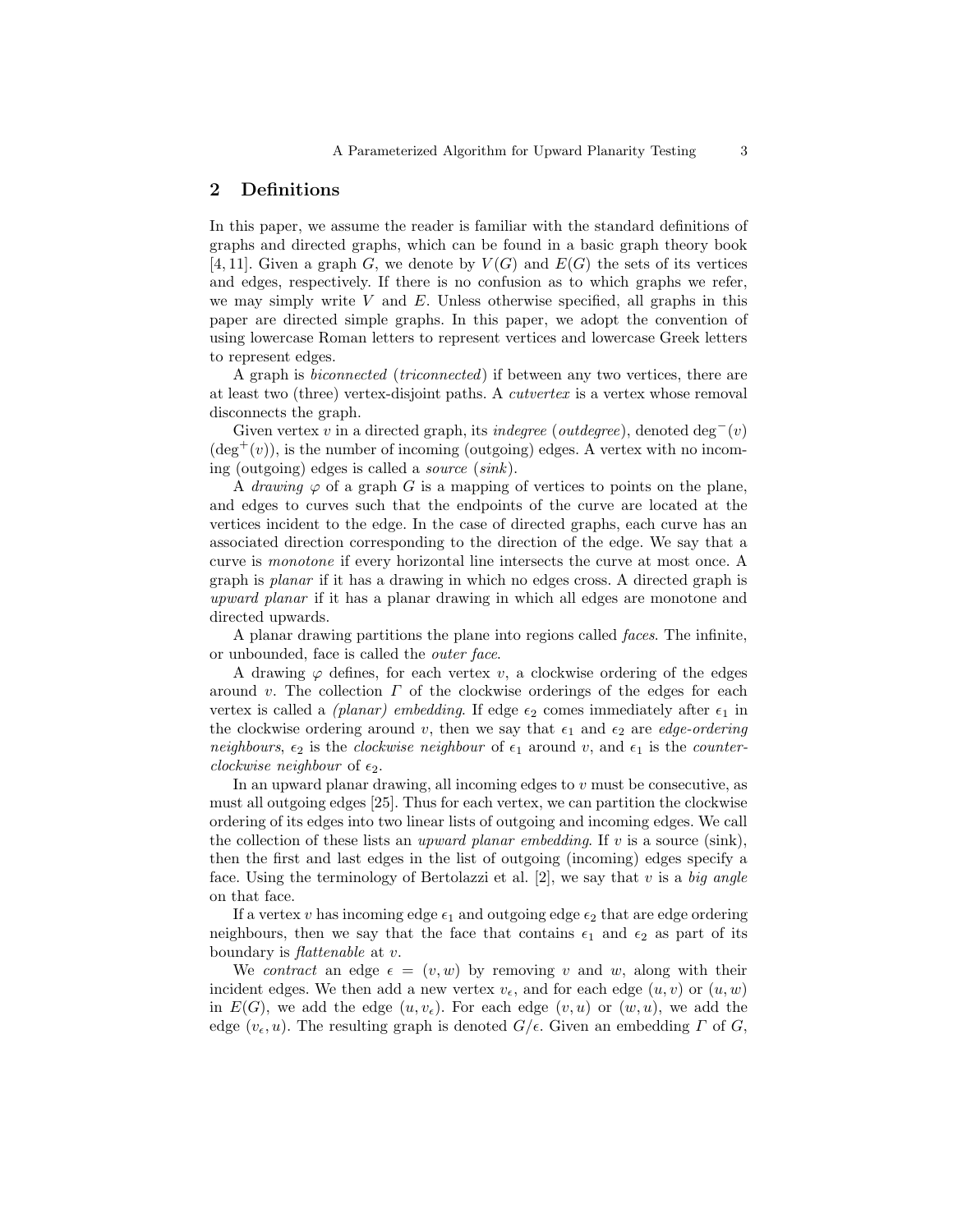we construct an embedding of  $G/\epsilon$ , denoted  $\Gamma/\epsilon$ , as follows: for each vertex  $u \neq v, w$ , the clockwise ordering of edges around u remains the same. We then construct the clockwise ordering around  $v_{\epsilon}$  by first adding the edges incident to v in order, starting with the clockwise neighbour of  $\epsilon$  around v and ending with the counter-clockwise neighbour of  $\epsilon$ , then adding the edges incident to w in order, starting with the clockwise neighbour of  $\epsilon$  around w and ending with the counter-clockwise neighbour of  $\epsilon$ . We note that  $\Gamma/\epsilon$  may not be an upward planar embedding, even if  $\Gamma$  was; we investigate this further in Section 4.

## 3 Biconnected components

We first consider only biconnected components; in Section 6, we show how to connect these components together. Our goal for this section is to bound the number of possible planar embeddings of a biconnected graph by a function  $f(k)$ , where k is the number of triconnected components in the graph, which will allow us to obtain a parameterized algorithm for upward planarity testing.

Theorem 1. Given a planar biconnected graph G that has k triconnected components, G has at most k! $8^{k-1}$  possible planar embeddings, up to reversal of all the edge orderings.

Proof. (outline) We first show that given two vertices in an embedded triconnected graph, there are at most two faces that contain both vertices. From this, we can show that given two triconnected components  $G_1$  and  $G_2$  of G that share a common vertex v, there are at most eight possible embeddings of  $G_1 \cup G_2$ . The eight embeddings come from the fact that there are at most two faces of  $G_1$  in which  $G_2$  can be drawn (which are the two faces that contain both  $v$  and another vertex that lies on a path from  $G_1$  to  $G_2$ ), and vice versa, and that there are two possibilities for the edge orderings of  $G_2$  with respect to  $G_1$ . From this, we can show that if G has k triconnected components  $G_1, \ldots, G_k$  that all share a common vertex, there are at most  $(k-1)!8^{k-1}$  possible embeddings of  $G_1 \cup \cdots \cup G_k$ . Since there are at most k shared vertices between triconnected components, we have at most  $k(k-1)!8^{k-1} = k!8^{k-1}$  embeddings.

Using this bound, we can produce a parameterized algorithm that tests whether  $G$  is upward planar.

**Theorem 2.** There is an  $O(k!8^k n^3)$ -time algorithm to test whether a biconnected graph is upward planar, where n is the number of vertices and k is the number of triconnected components.

*Proof.* Our algorithm works as follows: first it divides the input graph  $G$  into triconnected components, which can be done in quadratic time [18]. It then tests each possible embedding of  $G$  for upward planarity. By Theorem 1, we have  $k!8^{k-1}$  embeddings. From Euler's formula, we know that for each embedding, there are at most  $n$  possible outer faces. Bertolazzi et al. [2] give a quadratic-time algorithm to determine whether a given embedding and outer face correspond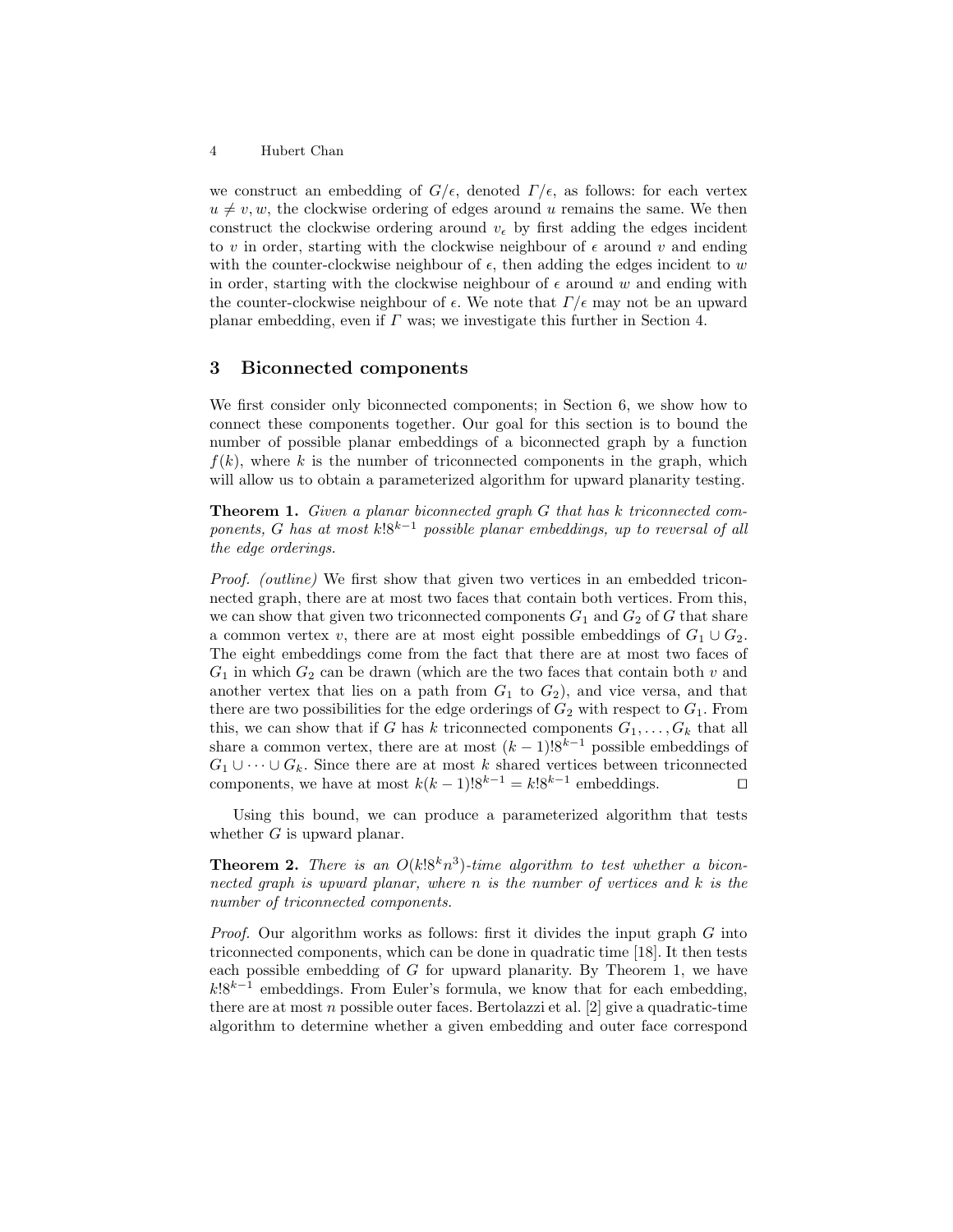to an upward planar drawing. Thus we can run the algorithm for each possible embedding and outer face, giving a time complexity of  $O(k!8^k n^3)$ ).  $\qquad \qquad \Box$ 

Our bound on the number of possible embeddings is, in many cases, much larger than the actual number of possible embeddings. For example, if each vertex is common to at most two triconnected components, we have only  $8^{k-1}$ possible embeddings, rather than  $k!8^{k-1}$ . We also note that Theorem 1 does not depend on upward planarity. Therefore a similar technique could be applied to other graph drawing problems in which we have an algorithm that solves the problem given a specific embedding.

# 4 Edge contraction

We now investigate how we can join upward planar embeddings of biconnected graphs in order to obtain an upward planar embedding of a general graph. The joining is achieved by first connecting the biconnected graphs with an edge, and then contracting the edge. Thus we will first examine the effect of edge contraction on upward embeddings. Notably, we will determine conditions under which contraction of an edge in an upward planar embedding produces an embedding that is still upward planar.

Throughout this section, we let  $G$  be an upward planar graph with upward planar embedding Γ, and let  $\epsilon = (s,t)$  be the edge that we wish to contract. We also assume that both  $s$  and  $t$  have degree greater than one; if not, it is easy to see that contracting  $\epsilon$  will result in an upward planar embedding. Thus we will consider the edge-ordering neighbours of  $\epsilon$ . Throughout this section, we will use the following labels. Let  $\alpha = (a, t)$  and  $\beta = (b, t)$  be the clockwise and counterclockwise neighbours, respectively, of  $\epsilon$  around t in the embedding  $\Gamma$ , and let  $\gamma = (c, s)$  and  $\delta = (d, s)$  be the counterclockwise and clockwise neighbours of  $\epsilon$  around s (Figure 2 a).



Fig. 2. The vertices around the edge  $\epsilon$ , and the edge orientations that we consider.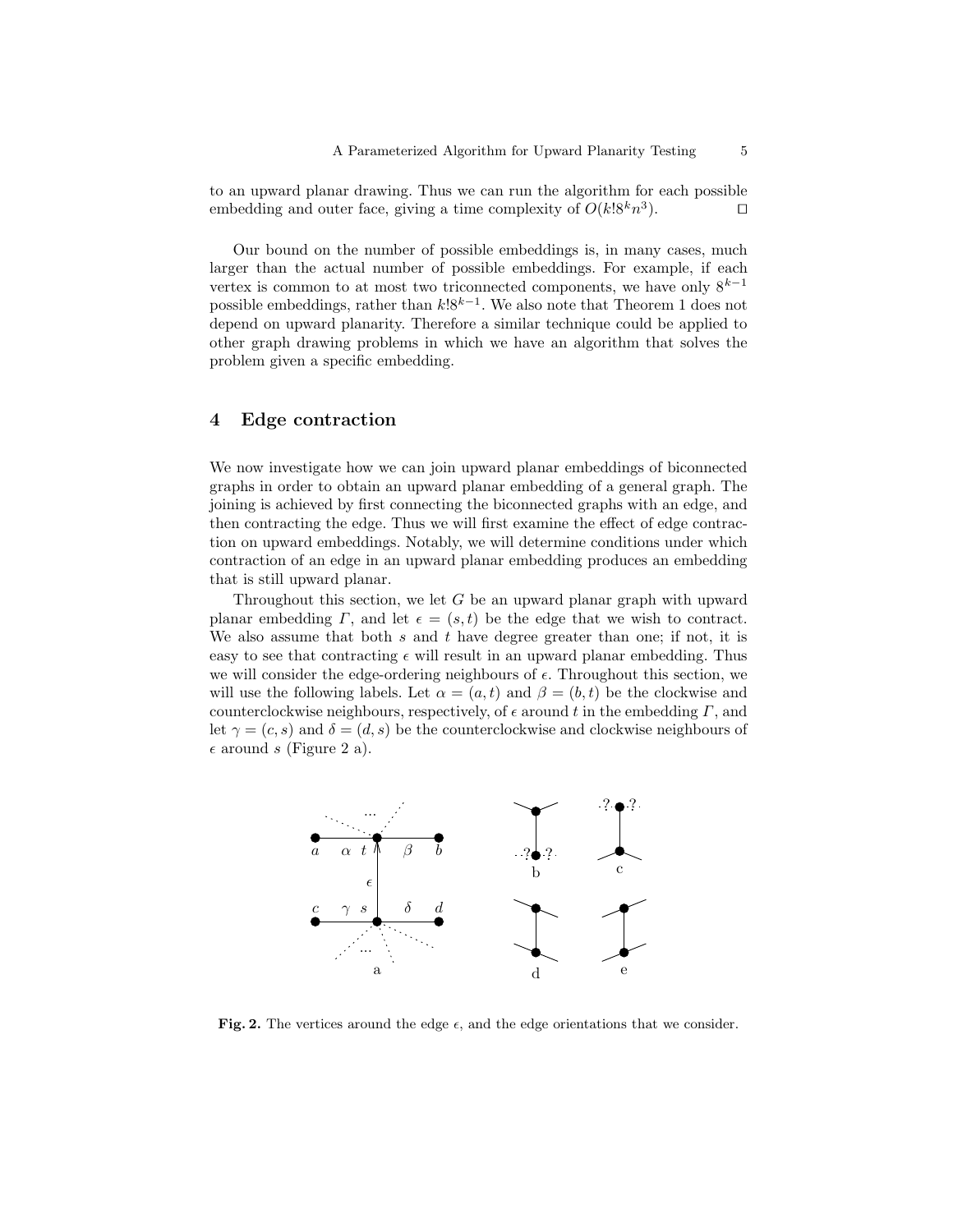#### 6 Hubert Chan

Since  $\epsilon$  is an arbitrary edge, we must consider the orientations of  $\alpha$ ,  $\beta$ ,  $\gamma$ , and  $\delta$ . As shorthand, if  $\alpha$  or  $\beta$  is oriented towards t, we say that it is *oriented inward*, and similarly for when  $\gamma$  or  $\delta$  is oriented towards s. If  $\alpha$  or  $\beta$  is oriented away from t, we say that it is *oriented outward*, and similarly for  $\gamma$  and  $\delta$ .

In this paper, we will only consider the four cases for the orientations of  $\alpha$ ,  $\beta$ ,  $\gamma$ , and  $\delta$  that will be used in Section 6, and we only give the lemma statements. The remaining cases, as well as the complete proofs, are given in the thesis from which this work is derived [5].

**Case 1**  $\alpha$  and  $\beta$  oriented outward,  $\gamma$  and  $\delta$  oriented arbitrarily (Figure 2b), Case 2  $\gamma$  and  $\delta$  oriented inward,  $\alpha$  and  $\beta$  oriented arbitrarily (Figure 2c), Case 3  $\alpha$  and  $\gamma$  oriented outward,  $\beta$  and  $\delta$  oriented inward (Figure 2d), and **Case 4**  $\alpha$  and  $\gamma$  oriented inward,  $\beta$  and  $\delta$  oriented outward (Figure 2e)

In all four cases, we show that  $G/\epsilon$  is upward planar with embedding  $\Gamma/\epsilon$ . The proof of Lemma 1, which proves Cases 1 and 2, is a straightforward extension of a lemma by Hutton and Lubiw [19], and Lemma 2, which proves Cases 3 and 4, can be easily shown using the characterization given by Bertolazzi et al. [2]. We omit both proofs.

**Lemma 1.** If deg<sup>-</sup>(t) = 1 (deg<sup>+</sup>(s) = 1), then  $G/\epsilon$  is upward planar with upward planar embedding  $\Gamma/\epsilon$ .

**Lemma 2.** If the edges  $\alpha$  and  $\gamma$  are oriented outward (inward), and  $\beta$  and  $\delta$ are oriented inward (outward), then  $G/\epsilon$  is upward planar with upward planar embedding  $\Gamma/\epsilon$ .

## 5 Node Accessibility

We now define a notion of accessibility of vertices from different parts of the outer face, namely the area above or below the drawing of G. This, along with the edge contraction results from the previous section, will help us join together upward planar subgraphs.

Given an upward planar graph  $G$  with a specified upward planar embedding  $\Gamma$  and outer face  $F$ , we say that the vertex v is accessible from above (below) if there is an upward planar drawing of  $G$  corresponding to the specified embedding and outer face such that a monotone curve that does not cross any edges can be drawn from  $v$  to a point above (below) the drawing of  $G$ .

Note that if a monotone curve can be drawn from  $v$  to a point  $p$  above the drawing of G, we can draw a monotone curve from  $v$  to any other point q above the drawing of G by appropriately modifying the curve from  $v$  to  $p$ . Therefore our definition of accessibility from above is not dependent on the point to which we draw the curve.

In order to efficiently test whether or not a vertex is accessible from above or from below, we wish to derive conditions for vertex accessibility that we can obtain directly from the planar embedding, rather than from a graph drawing. With the conditions below, we can test whether a vertex  $v$  is accessible from above or from below in  $O(n)$  time.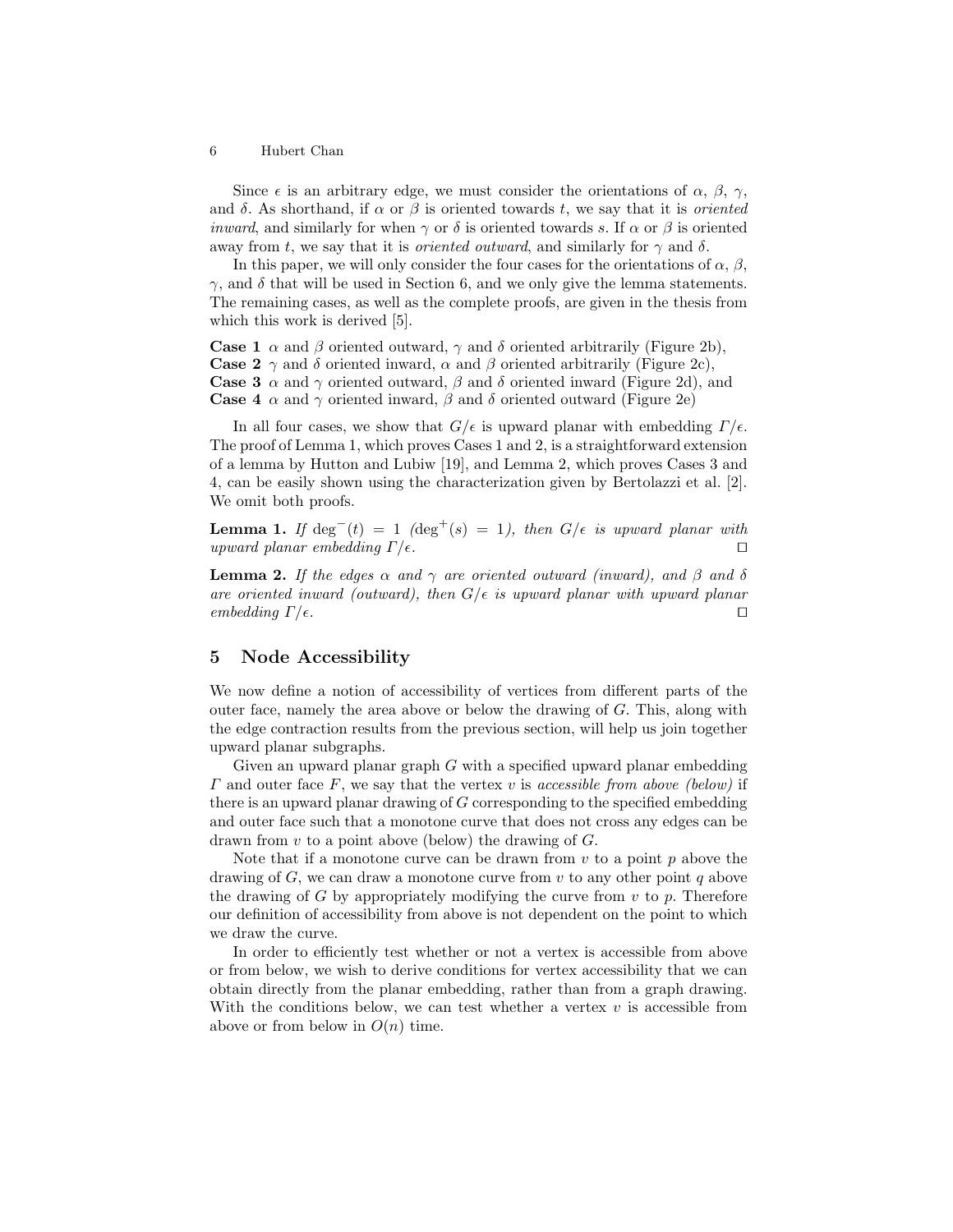**Theorem 3.** If the vertex v is on the outer face and has an outgoing (incoming) edge  $\epsilon$  that is on the outer face, then v is accessible from above (below).

Proof. (outline) We can first show an equivalent definition of accessibility from above and from below:  $v$  is accessible from above if there is an upward planar drawing of G such that we can draw a monotone curve from  $v$  to a point  $p$  that is above  $v$  and on the outer face. The point  $p$  need not be above the drawing of G. Proving that this definition is equivalent is long and largely technical. To prove it, we show how to take a drawing in which we can draw a monotone curve from v to p, and modify this drawing so that we can draw a new curve from  $v$ to a new point  $q$  that is above the drawing of  $G$ .

It is then easy to see that if  $v$  has an outgoing edge on the outer face, then we can draw a curve from  $v$  to a point above  $v$  on the outer face.  $\Box$ 

**Theorem 4.** A source (sink) v is accessible from below (above) if and only if it is a big angle on the outer face.

*Proof.* As shown by Bertolazzi et al. [2], in any upward planar drawing of  $G$ , if  $v$  is a big angle on the outer face, then the angle of the outer face formed at  $v$  must be greater than 180 $^{\circ}$ , and hence the outer face must include some area below  $v$ . Thus using the alternate definition of accessibility from the proof of the previous theorem, we can draw a monotone curve from  $v$  to a point below  $v$  on the outer face, and hence  $v$  is accessible from below.

To show the other direction, we note that if  $v$  is a source, there is only one face below v, and hence v must be a big angle on that face. Since v is accessible from below, that face must be the outer face.  $\Box$ 

#### 6 Joining biconnected components

We are now ready to show how to join multiple upward planar biconnected components to form a larger upward planar graph. Throughout this section, we let  $G_1, \ldots, G_k$ , with upward planar embeddings  $\Gamma_1, \ldots, \Gamma_k$  and outer faces  $F_1, \ldots, F_k$ , be connected (not necessarily biconnected) components. We will start by joining the components by identifying the vertices  $v_1 \in V(G_1), \ldots, v_k \in$  $V(G_k)$ . The resulting graph we call G, with upward planar embedding  $\Gamma$ . By repeating this process, we can construct any arbitrary graph, starting from its biconnected components.

To help us prove our conditions for joining graphs, we first show that for all i, except for at most one,  $v_i$  must be on the outer face of the corresponding  $G_i$ in order for G to be upward planar.

**Lemma 3.** If there exist more than one value of i such that  $G_i$  does not have an upward planar embedding with  $v_i$  on the outer face then  $G$  is not upward planar.

*Proof.* (outline) We assume that we are given an upward planar drawing of  $G$ , and show that if we consider this drawing, restricted to the subgraph  $G_i$ , then  $v_i$  must be on the outer face for  $i > 1$ .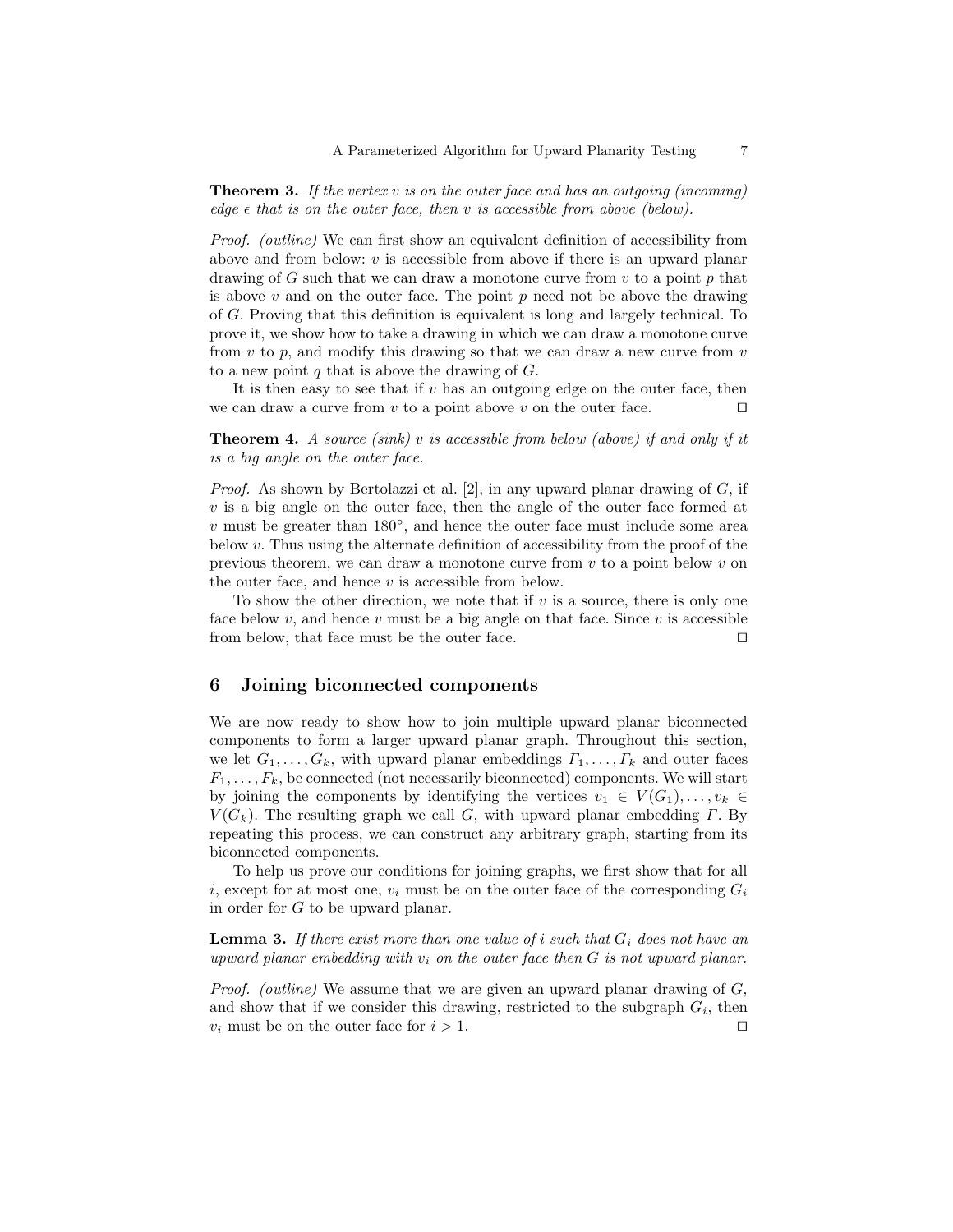8 Hubert Chan



Fig. 3. Joining  $G_j$  to  $G_{j-1}$  and then to  $G_{j-2}$  when  $v_j$ ,  $v_{j-1}$ , and  $v_{j-2}$  are all sources.

We identify three cases that we will use to join together components to construct arbitrary graphs.

**Case 1** All  $v_i$  are sources, or are all sinks. **Case 2**  $k = 2$  and  $v_1$  is a source or a sink. **Case 3** None of the  $v_i$ 's are sources or sinks, and are not cutvertices.

The way in which we will use these cases is as follows: we will join together all components in which  $v_i$  is a source to form a larger component by using Case 1. Similarly, we join together all components in which  $v_i$  is a sink. Using Case 3, we join together all components in which  $v_i$  is neither a source nor a sink. Finally, using Case 2, we join together the three new components. In each case, we give necessary and sufficient conditions for the upward planarity of G.

**Theorem 5.** If  $v_i$  is a source (sink) for all i, then G is upward planar if and only if for all  $j > 1$ ,  $G_j$  has an upward planar drawing in which  $v_j$  is on the outer face.

*Proof.* Since  $v_i$  is on the outer face and is a source, it must have an outgoing edge on the outer face, and so by Theorem 3, must be accessible from above. So we can draw  $G_{j-1}$  in the outer face of  $G_j$  above  $v_j$ , draw an edge from  $v_j$ to  $v_{j-1}$  and contract the edge, using Lemma 1, as illustrated in Figure 3. We start this procedure from the last component, and note that if  $v_j$  and  $v_{j-1}$  are on the outer faces in their respective components, then after  $v_j$  and  $v_{j-1}$  have been identified, the new vertex is still a source on the outer face of the new component.

The other direction follows directly from Lemma 3.  $\Box$ 

**Theorem 6.** Given two components  $G_1$  and  $G_2$  where  $v_1$  is a source (sink), G is upward planar if and only if  $G_1$  has an upward planar embedding in which  $v_1$  is accessible from below (above), or  $G_2$  has an upward planar embedding in which  $v_2$  is accessible from above (below).

Proof. (outline) We omit the proof that the condition is sufficient as the proof is similar to the proof above. To show the other direction, we assume that  $G$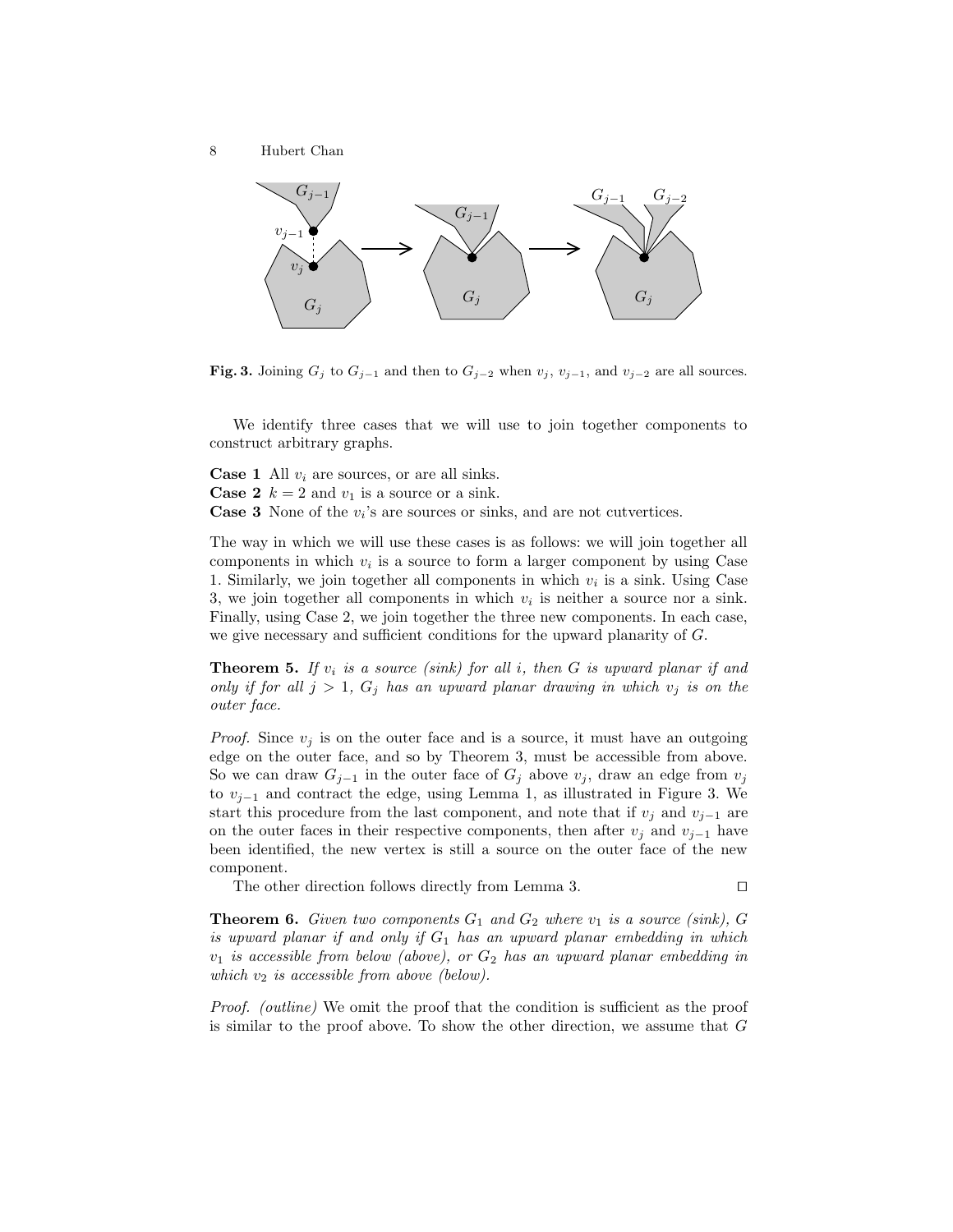is upward planar,  $v_1$  is not accessible from below, and  $v_2$  is not accessible from above. We first show that if  $v_1$  and  $v_2$  are not cutvertices of their respective components, then G is not upward planar. We do this by showing that if  $v_1$  and  $v_2$  are cutvertices, then  $G_1$  is drawn entirely within a single face of  $G_2$ . We then consider the faces of  $G_2$  in which  $G_1$  can be drawn, and show that in every case we obtain a contradiction.

We then show that if  $v_1$  is a cutvertex, we can find a subgraph of  $G_1$  in which  $v_1$  is not a cutvertex and is not accessible from below. Similarly, if  $v_2$  is a cutvertex, we can find a subgraph of  $G_2$  in which  $v_2$  is not a cutvertex and is not accessible from above. From the result above, these two subgraphs cannot be joined to yield an upward planar graph. Since this subgraph of G is not upward planar,  $G$  cannot be upward planar.  $\square$ 

**Theorem 7.** If for all i  $v_i$  has indegree and outdegree at least 1 and  $v_i$  is not a cutvertex, then G is upward planar if and only if for all  $i > 1$ ,  $G_i$  has an upward planar embedding in which the outer face  $F_i$  is flattenable at  $v_i$ .

Proof. (outline) Again, we omit the proof that the condition is sufficient. We assume that we are only given two components  $G_1$  and  $G_2$  such that  $F_i$  is not flattenable at  $v_i$ : if we have more than two components such that  $F_i$  is not flattenable at  $v_i$  for more than one value of i, we can take any two such components as  $G_1$  and  $G_2$  and show that G is not upward planar. Again, since  $v_1$  and  $v_2$  are not cutvertices, in any upward planar drawing of  $G, G_1$  must be drawn entirely within a single face of  $G_2$  and vice versa, and in all cases, we obtain a contradiction and hence  $G$  cannot be upward planar.  $\square$ 

We can now give a fixed-parameter algorithm for determining when a graph is upward planar, with the parameter being the number of triconnected components and the number of cutvertices.

**Theorem 8.** There is an  $O(k!8^k n^3 + 2^{3\cdot 2^{\ell}} k^{3\cdot 2^{\ell}} k!8^k n)$ -time algorithm to test whether a graph  $G$  is upward planar, where n is the number of vertices, k is the number of triconnected components, and  $\ell$  is the number of cutvertices.

*Proof.* (outline) Our algorithm works by splitting  $G$  into biconnected components, generating all possible upward planar embeddings for the biconnected components, and joining them together, keeping track of all possible upward planar embeddings for the new components.

We can G split into biconnected components in  $O(n)$  time [26]. For each biconnected component, we generate all possible upward planar embeddings, along with their possible outer faces, as shown in Section 3. In total, this takes  $O(k!8^k n^3)$  time, and generates at most  $k!8^{k-1}$  embeddings.

For each cutvertex  $v$ , we first join together all components in which  $v$  has indegree and outdegree at least one by using Theorem 7, producing the new component  $G_{\times}$ . We then use Theorem 5 to join together all components in which v is a source, producing  $G_{\vee}$ , and all components in which v is a sink, producing  $G_{\wedge}$ . Then, using Theorem 6, we join  $G_{\vee}$  to  $G_{\times}$  and join  $G_{\wedge}$  to the resulting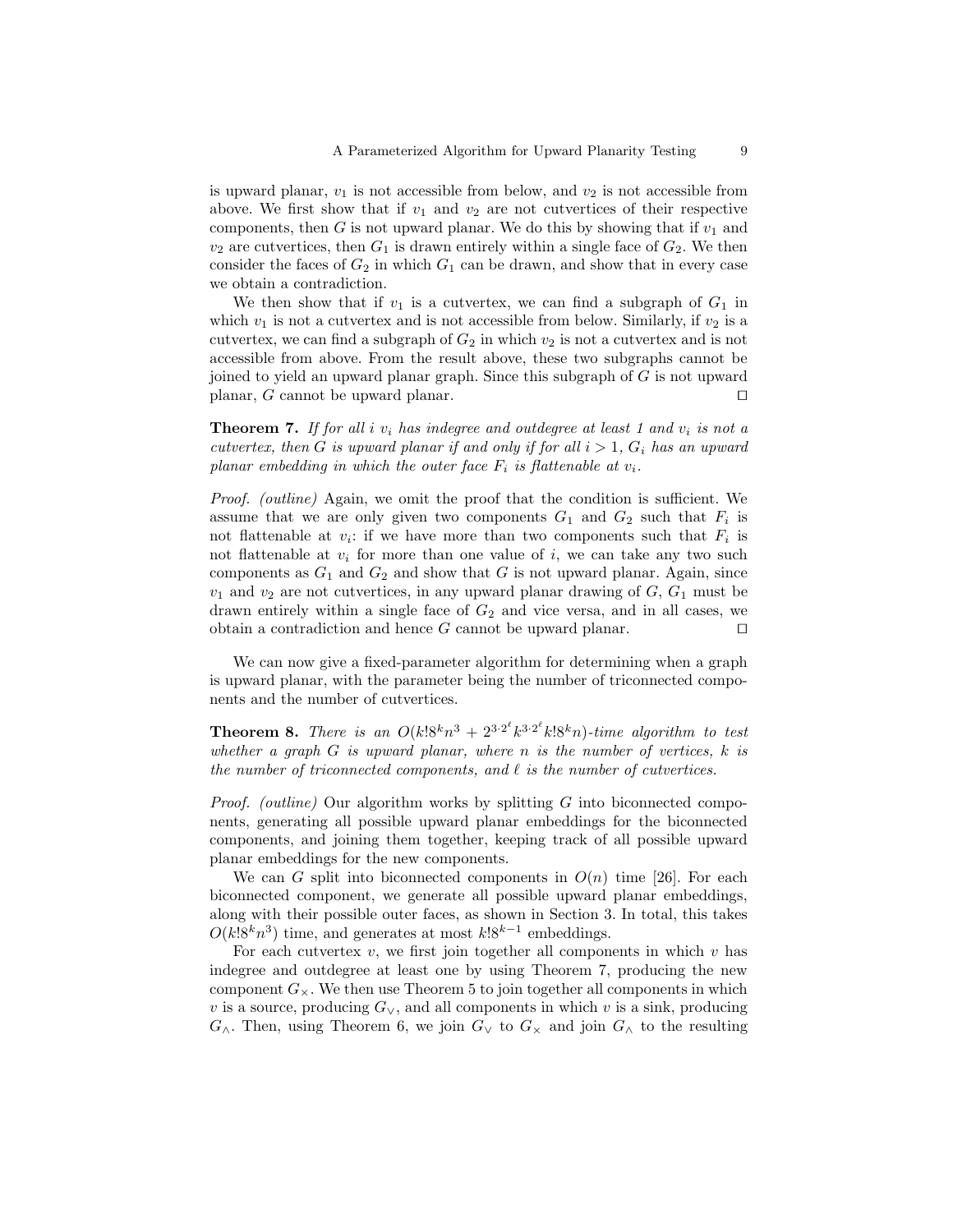#### 10 Hubert Chan

component, producing a new component  $G_v$ . We remove all the components that contained v, replace them with  $G_v$ , and continue inductively. In this step, we may also detect that no possible upward planar embedding exists.

Since the conditions given by the theorems in this section only depend on the accessibility of vertices or on vertices being on the outer face, we can greatly limit the number of embeddings that we must consider. For example, if  $G_i$  is not on the outer face (and hence not accessible from above or from below) in the embeddings  $\Gamma_1$  and  $\Gamma_2$  of  $G_v$  and we later join  $G_v$  to a component that shares a vertex with  $G_i$ ,  $\Gamma_1$  can be used to create an upward planar embedding of the new graph if and only if  $\Gamma_2$  can also be used. Thus we only need to consider either  $\Gamma_1$  or  $\Gamma_2$ .

We can show that, for the ith cutvertex, the number of embeddings that we will produce will be less than  $2^{2^i}k^{2^i}k!8^k$ , and producing them will take at most  $O(2^{3\cdot2^i}k^{3\cdot2^i}k!8^kn)$  time. Since we have  $\ell$  cutvertices, summing over all the steps for joining biconnected components gives a time of at most  $O(2^{3\cdot 2^{\ell}}k^{3\cdot 2^{\ell}}k!8^k n)$ .

Thus in total, the algorithm runs in  $O(k!8^k n^3 + 2^{3\cdot 2^{\ell}} k^{3\cdot 2^{\ell}} k!8^k n)$  time.  $\Box$ 

# 7 Conclusions and future work

In this paper, we first developed a parameterized algorithm for upward planarity testing of biconnected graphs. This algorithm runs in  $O(k!8<sup>k</sup>n<sup>3</sup>)$  time, where k is the number of triconnected components. We then showed conditions under which contracting an edge in an upward planar graph results in a new graph that is still upward planar, and we introduced a notion of vertex accessibility from above and below. Using these results, we then gave necessary and sufficient conditions for joining biconnected graphs to form a new upward planar graph. This allowed us to obtain a parameterized algorithm for upward planarity testing in general graphs. Our algorithm runs in  $O(k!8^k n^3 + 2^{3\cdot2^\ell} k^{3\cdot2^\ell} k!8^k n)$  time, where n is the number of vertices, k is the number of triconnected components, and  $\ell$ is the number of cutvertices.

Our running time analysis contains many potential overestimations. Better analysis may yield a smaller running time. It would also be interesting to implement the algorithm and see how well it performs in practice. In particular, since the complexity analysis includes bookkeeping of embeddings that are not upward planar, it is very likely that the running time in practice will be much smaller than that given in Theorem 8.

Another possible research direction in applying parameterized complexity to upward planarity testing is obtaining a parameterized algorithm that determines whether or not a graph has a drawing in which at most  $\frac{1}{k}$  of the edges point downward. For  $k = \infty$ , this is simply upward planarity testing. For  $k = 2$ , this is trivial: take any drawing of the graph in which no edge is drawn horizontally. Either this drawing, or the drawing that results from flipping it vertically, has at least half the edges pointing upward. Thus it is possible that between these two extremes, we may be able to obtain a parameterized result.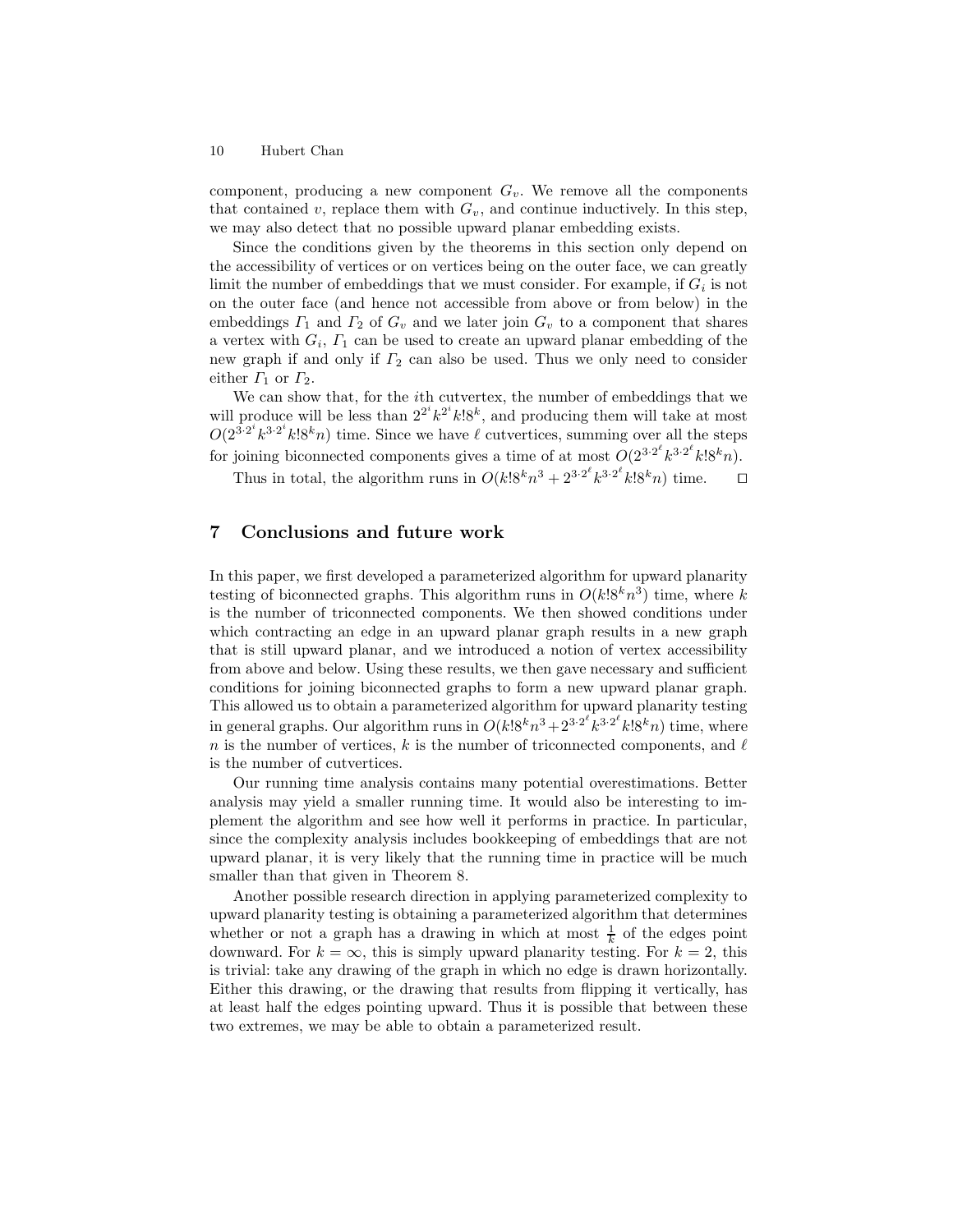Parameterized complexity is a fairly new area and seeks to find efficient solutions to hard problems. Many problems in graph drawing have been shown to be NP-complete, and so parameterized complexity may be able to offer solutions to many of these problems. Some possible parameters worth examining are the height, width, or area of the drawing, the maximum indegree or outdegree in a graph, the number of faces in a planar graph, or the number of sources or sinks.

# Acknowledgements

I gratefully acknowledge the suggestions of the anonymous referees.

#### References

- 1. Paola Bertolazzi, Giuseppe Di Battista, and Walter Didimo. Quasi-upward planarity. Algorithmica, 32:474–506, 2002.
- 2. Paola Bertolazzi, Giuseppe Di Battista, Giuseppe Liotta, and Carlo Mannino. Upward drawings of triconnected digraphs. Algorithmica, 12:476–497, 1994.
- 3. Paola Bertolazzi, Giuseppe Di Battista, Carlo Mannino, and Roberto Tamassia. Optimal upward planarity testing of single-source digraphs. SIAM Journal on Computing, 27(1):132–196, 1998.
- 4. John Adrian Bondy and U. S. R. Murty. Graph Theory with Applications. North Holland, New York, 1976.
- 5. Hubert Chan. A parameterized algorithm for upward planarity testing of biconnected graphs. Master's thesis, School of Computer Science, University of Waterloo, May 2003.
- 6. Giuseppe Di Battista, Peter Eades, Roberto Tamassia, and Ioannis G. Tollis. Graph Drawing: Algorithms for the Visualization of Graphs. Prentice-Hall, New Jersey, 1999.
- 7. Giuseppe Di Battista and Giuseppe Liotta. Upward planarity checking: "Faces are more than polygons" (extended abstract). In Sue H. Whitesides, editor, Proceedings of Graph Drawing 1998: 6th International Symposium, volume 1547 of Lecture Notes in Computer Science, pages 72–86. Springer-Verlag, 1998.
- 8. Giuseppe Di Battista, Wei-Ping Liu, and Ivan Rival. Bipartite graphs, upward drawings, and planarity. Information Processing Letters, 36:317–322, 1990.
- 9. Giuseppe Di Battista and Roberto Tamassia. Algorithms for plane representations of acyclic digraphs. Theoretical Computer Science, 61:175–198, 1988.
- 10. Giuseppe Di Battista, Roberto Tamassia, and Ioannis G. Tollis. Area requirement and symmetry display of planar upward drawings. Discrete and Computational Geometry, 7:381–401, 1992.
- 11. Reinhard Diestel. Graph Theory, volume 173 of Graduate Texts in Mathematics. Springer, New York, 2nd edition, 2000.
- 12. Rod G. Downey and Michael R. Fellows. Parameterized Complexity. Monographs in Computer Science. Springer, New York, 1997.
- 13. Vida Dujmović, Michael R. Fellows, Michael T. Hallett, Matthew Kitching, Giuseppe Liotta, Catherine McCartin, Naomi Nishimura, Prabhakar Ragde, Frances Rosamond, Matthew Suderman, Sue Whitesides, and David R. Wood. A fixed-parameter approach to two-layer planarization. In Proceedings of the 9th International Symposium on Graph Drawing, volume 2265 of Lecture Notes in Computer Science, pages 1–15, 2001.